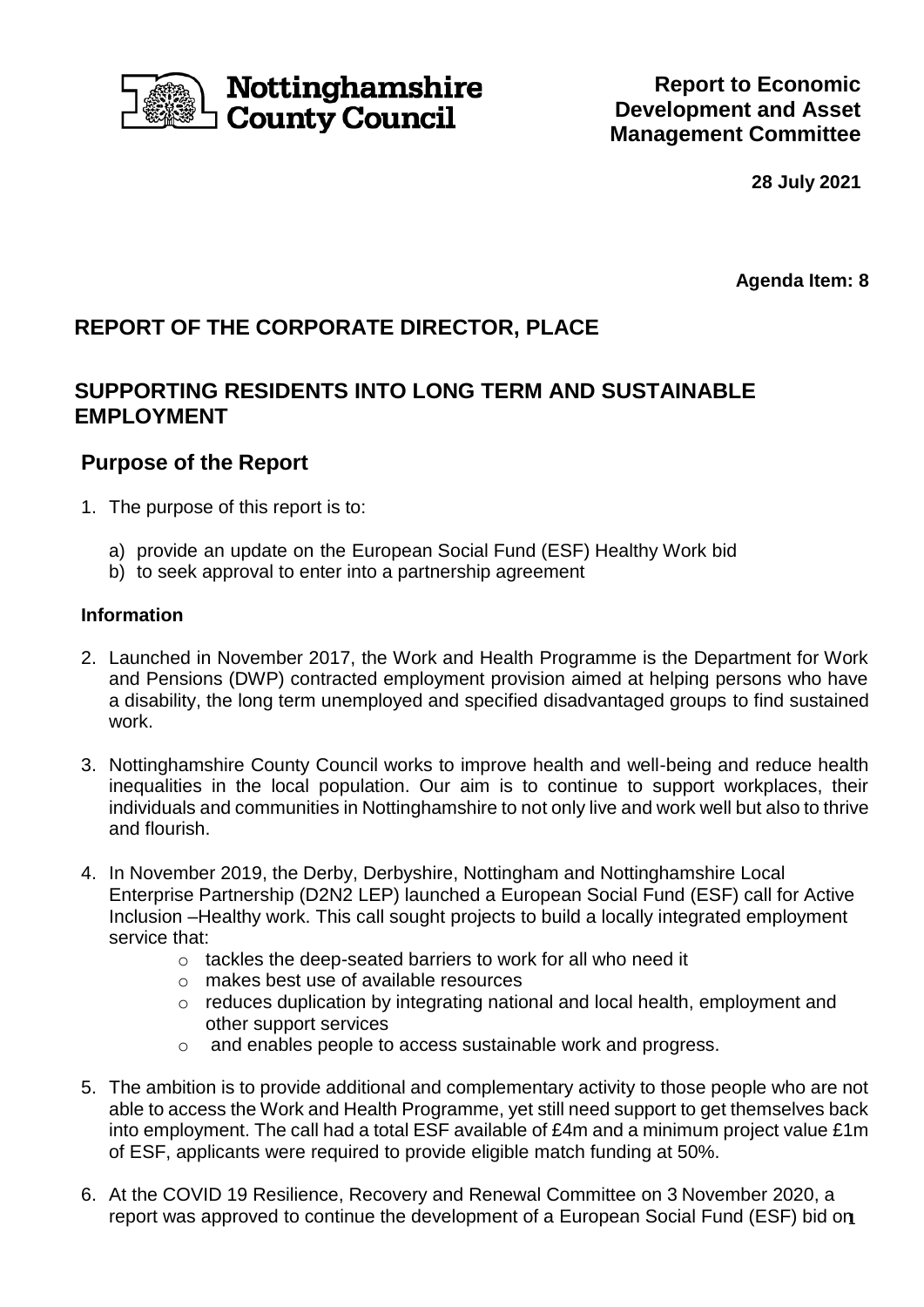the basis that pound for pound match funding will be met from existing staff resources whose work is aligned to the activity. If successful, this will provide support that is distinct and additional to that available through Jobcentre Plus.

- 7. Futures Advice, Skills and Employment (Futures), our jointly owned social enterprise lead the bid working with Nottinghamshire County Council and a wider partnership, that would build a team of specialist advisers, case loaders (to work long term with beneficiaries) and Business Engagement staff (who will work to deliver the model). The project will support and ensure full coordination with our existing services such as i-work. The Council will benefit from four additional posts: One Employment Coordinator and three Employment Inclusion Workers.
- 8. The overall aim is to help 5,812 unemployed or eco-inactive clients within the D2N2 region who are disadvantaged but still relatively close to the labour market to tackle their barriers to work, enter and sustain employment. The combined partner services will offer a range of interventions and support pathways, including a focus on Basic Skills, to ensure clients access the most appropriate provision to help them progress into employment.
- 9. Following due diligence, the project has received approval by DWP, the D2N2 European Social Investment Fund Committee (D2N2 ESIF Committee). The overall contracted budget is £8,299,756.64 and the Council will provide £321,800 in match funding for the project which is expected to run from July 2021. The funding is for existing posts that will continue to do the work and there is no negative impact on the council's budget or service delivery.
- 10.The Council is now required to enter into a partnership agreement.

#### **Reason for Recommendations**

11.The Council recognises that a healthy workforce is a thriving workforce. This is not just in terms of health but also in terms of efficiency and culture. The ESF funding opportunity, provides the Council and Futures with the opportunity to work with businesses and individuals across Nottinghamshire to help influence approaches to workplace health and to help residents into work.

## **Statutory and Policy Implications**

12.This report has been compiled after consideration of implications in respect of crime and disorder, data protection and information governance finance, human resources, human rights, the NHS Constitution (public health services), the public sector equality duty, safeguarding of children and adults at risk, service users, smarter working, sustainability and the environment and where such implications are material they are described below. Appropriate consultation has been undertaken and advice sought on these issues as required.

#### **Financial Implications**

13.It is requested that funding of £321,800 from existing staff posts is approved as match funding.